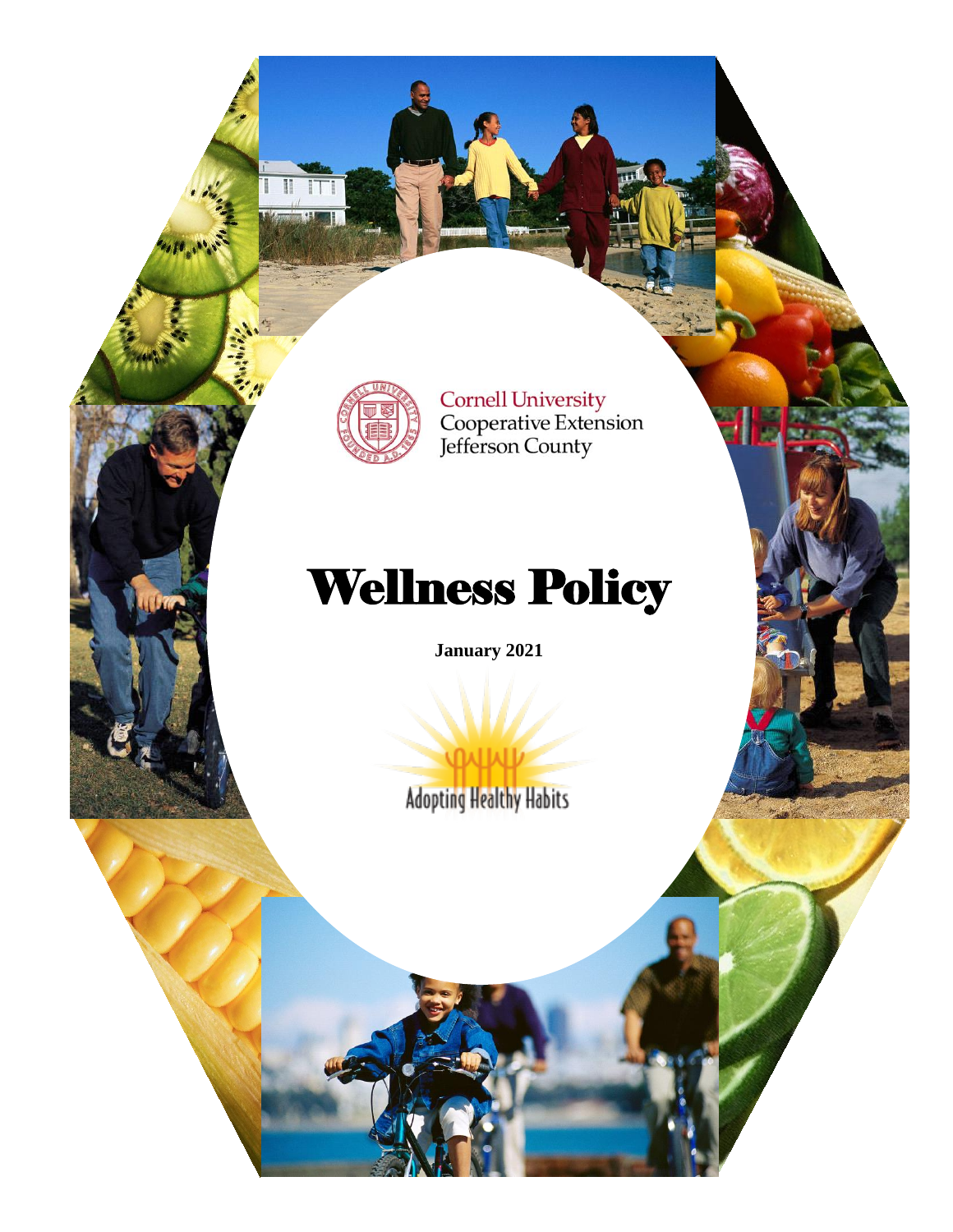# *Cornell Cooperative Extension of Jefferson County will embrace a proactive wellness plan that maximizes the health and well-being of body, mind, and spirit.*

The Organizational Wellness Policy provides the foundation for Cornell Cooperative Extension of Jefferson County (CCE) to develop activities, procedures, and work environments that support the health and well-being of employees, clients, colleagues, and visitors. CCE values the health and wellbeing of its employees and encourages all staff to take advantage of the organizational wellness opportunities provided. Additionally, as an organization working to advance the wellness of residents in the North County, promoting internal organizational wellness models the behaviors we are promoting in the community and supports our employees by increasing the opportunity to make healthy choices within the context of the workplace.

**Staff Leadership:** The staff will be personal role models for health and wellness, utilize resources to support the wellness policy and environmental changes, and influence other organizations to develop organizational wellness policies and programs.

**Wellness Chair:** CCE will designate a Wellness Leader who will be responsible for upholding the values of wellness within the CCE workplace and assisting the committee to direct evidence-based activities that achieve the mission of the Wellness Program.

**Wellness Committee:** The wellness committee is a team of employees that meet formally and have identified goals, objectives, and activities to encourage healthy behaviors at the workplace, advocate for policy change, and create a health-friendly work environment. The wellness committee should be comprised of employees who represent a cross-section of the employee population.

**Policy Evaluation:** This policy will be evaluated every 3 years to ensure compliance with the latest nutrition, health and wellness guidelines and to evaluate changing association and staff needs. The Wellness Committee Chair and the Nutrition and Health Issue Leader will be responsible for the evaluation process. The process will include a thorough review of the written policy, discussions with the wellness committee and leadership team regarding staff compliance, and implementation of necessary updates.

**Policy Awareness:** As described in the New Employee Orientation Checklist, all new staff will receive a copy of the Wellness Policy from Human Resources upon hire. Supervisors will then review the Wellness Policy with new staff to discuss how the policy may impact their specific job function. In addition, the policy will be reviewed annually at an Association staff meeting."

# **Food Policy**

CCE promotes healthy eating among its employees, colleagues, and program participants by establishing a food policy that supports healthy food options in the workplace. These policies follow the recommendations put forth in the Dietary Guidelines for Americans and MyPlate.

- When food and beverages are provided for meetings/events, food that is lower in fat, sugar, salt and calories and higher in nutritional value and fiber will be offered.
- When providing refreshments or serving meals, fruits and/or vegetables are offered with preference for whole foods (natural and least processed) that are locally produced.
- Smaller portion sizes as well as vegetarian options should always be provided.
- Milk/dairy products should be low fat or fat free.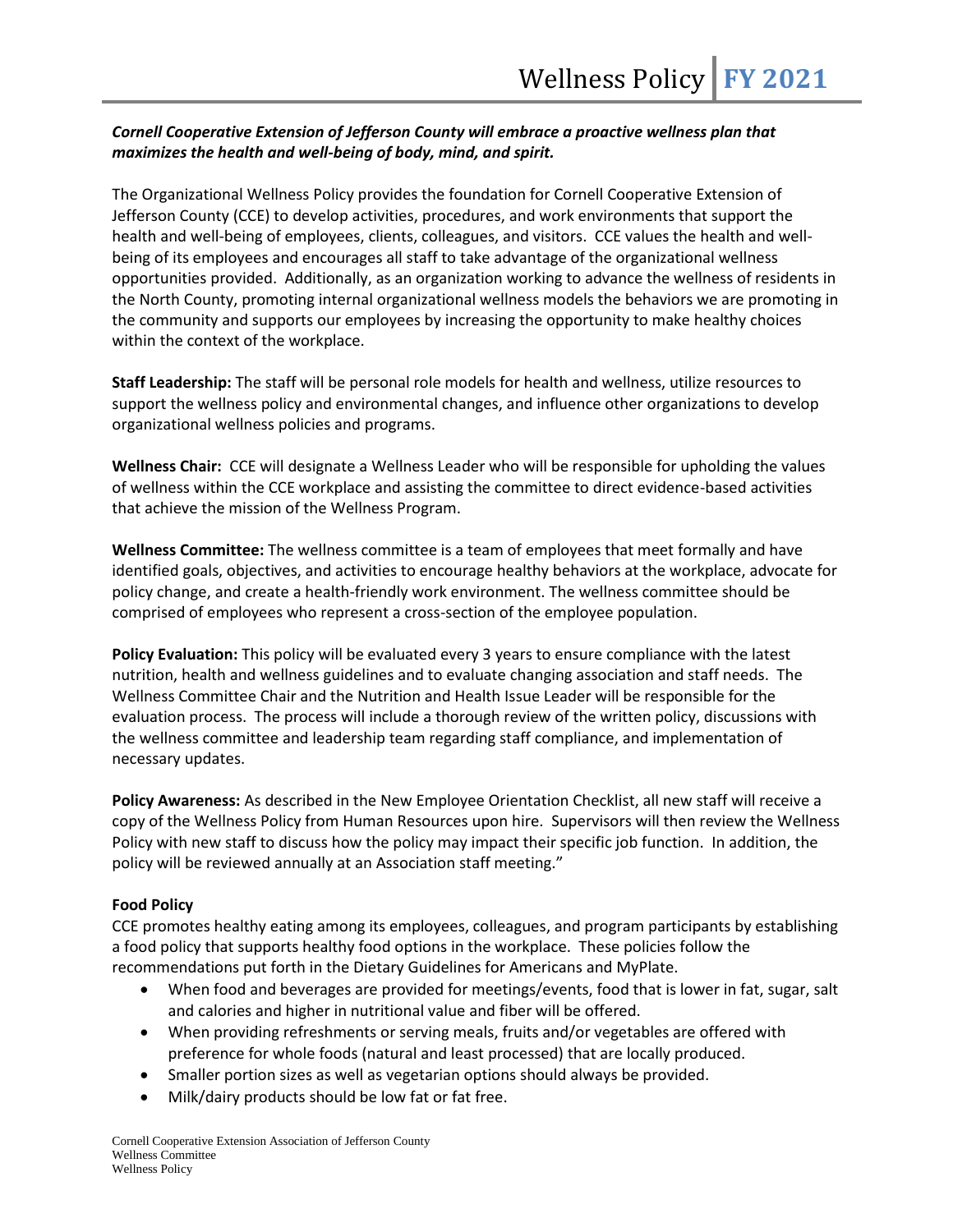- Food from grains should be made from whole grains, including breads and pastas.
- If a beverage is offered, water is the first choice. Other optional beverage choices include 100% fruit or vegetable juices, nonfat or 1% milk, coffee - regular and decaffeinated, tea - regular and herbal teas. No beverages containing added sugars should be included.
- Follow food safety guidelines when preparing food:
	- o Cook food to the appropriate temperature.
	- o Keep hot foods hot.
	- o Keep cold foods cold.
	- $\circ$  Separate, don't cross contaminate. Keep raw meat, poultry, seafood, and eggs separate from other items.
	- o Keep all items clean by washing hands and surfaces often.

Environmental accommodations for food preparation and storage, as well as, sinks, refrigerators, and microwave ovens are provided to encourage and support employees to bring healthy lunches and snacks to work.

# **Food Reimbursement Policy**

Employees/programs will only be reimbursed for foods that adhere to the guidelines above.

# **Healthy Vending Policy**

All CCE Jefferson sponsored food sale items at CCE of Jefferson County's main office site will follow the Association's Healthy Snack policy and meet the following guidelines:

o Total fat below 5% per serving (except for nuts and seeds)

o Added sugar to 8 grams (2 teaspoons) or less per serving

- o Sodium below 220 mg per serving
- o Offering vegetable and fruit options as often as possible

# **Healthy Fundraising Policy**

All Association Fundraising will adhere to the following guidelines:

- o Limited food‐based activities (and when food is used, healthy options are available)
- o Focus on Activity‐based events such as fun runs, gift wrapping, or talent shows
- o Focus on Limited‐time sales such as selling candles, calendars, or plants
- o Focus on Ongoing programs such as collecting box tops or having can drives

# **Physical Activity Policy**

Physical activity is encouraged in the workplace. Activity breaks will be included in all meetings lasting 90 minutes or longer. Participants should be encouraged to get up as needed for meetings with shorter time intervals.

Walking and biking to work are encouraged along with stair usage at CCE. In addition, employees have the option to choose standard ½ hour or hour (unpaid) lunch breaks and are encouraged to use that time to be physically active.

# **Mental Health and Wellbeing Policy**

Cornell Cooperative Extension of Jefferson County (CCE) recognizes that with good mental health, people feel well, adapt to changing circumstances better, enjoy rewarding relationships, and work according to their abilities. As with other aspects of wellness, mental health can have an impact on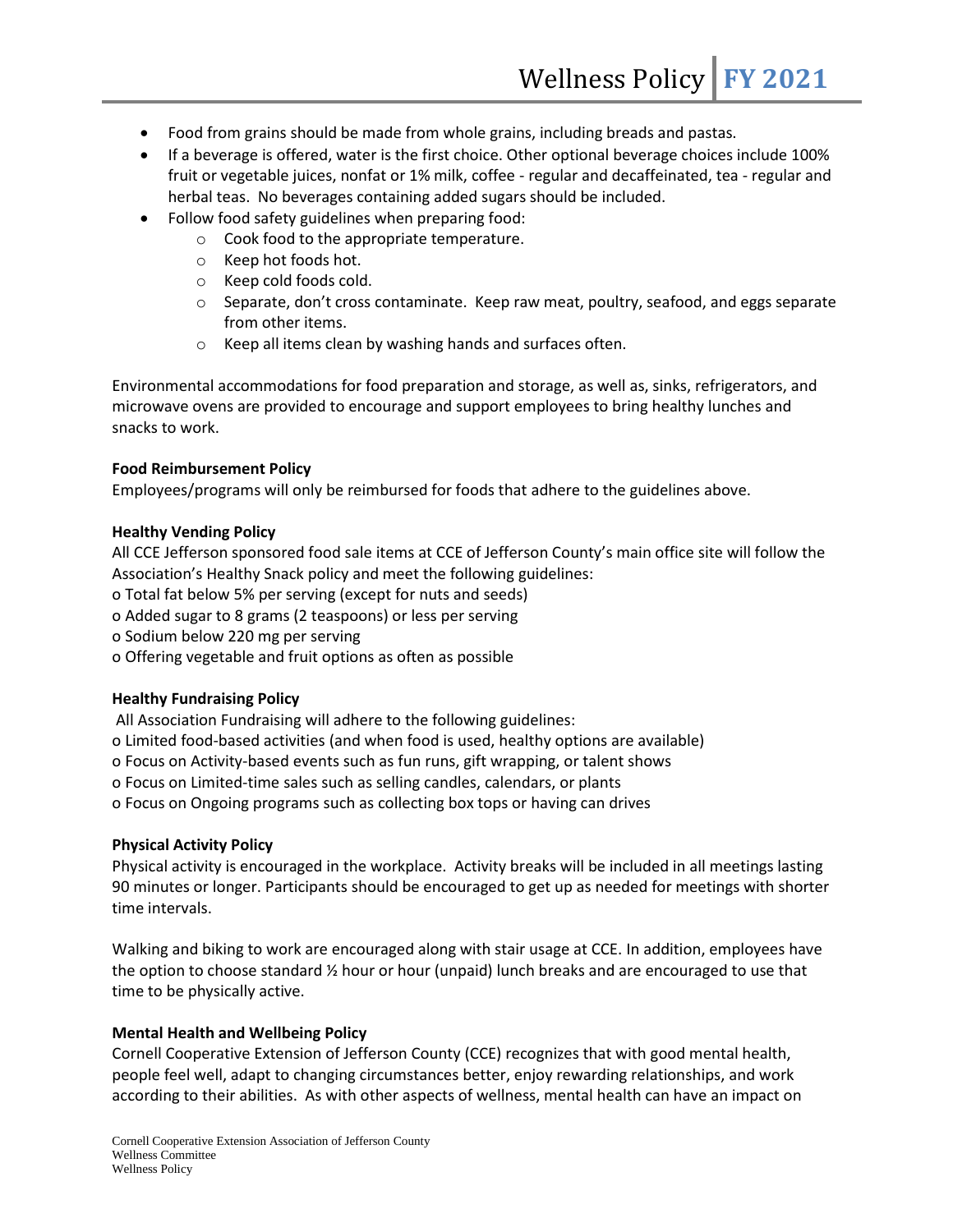employers and businesses directly through increased absenteeism, reduced production, increased costs, and reduced profits. CCE is committed to working towards a healthy organization, which places high value on overall health and well-being.

CCE aims to:

- Acknowledge the importance of promoting good mental health practices.
- Support employees who face mental health issues.
- Create healthy work environments.

CCE will address mental health in the following ways:

- Increase employee awareness of mental health issues and work to break the stigma associated with mental illnesses by providing education including: written materials, guest speakers, webinars, etc.
- Celebrate Mental Health Awareness Month each May by sharing community resources, statistics, stories, and an on-going conversation that normalizes mental health challenges.
- Promote and encourage positive mental health practices as part of CCE Wellness Committee activities (examples include mindfulness practices and stress relief techniques).
- Make employees aware of resources available whether through the Employee Assistance Program (EAP) and/or the employee provided health care package.
- Highlight how to access mental health providers through our insurance via a staff meeting presentation and an email to all staff once per quarter.
- Provide staff social connectivity opportunities throughout the year such as virtual get-togethers, holiday celebrations, and staff spirit week.
- Promote and encourage team-building activities. Celebrate team accomplishments.
- Regularly communicate organizational strategies, goals, and updates, particularly during times of change.
- Ensure supervisors know the protocol for effectively responding if an employee presents a mental health challenge.
- Encourage open communication between employees and supervisors regarding work-related problems or the need for support.
- Provide reasonable accommodations, upon request, for any employee with a mental health disability.

# **Breastfeeding Policy**

Staff whose participants are or have the potential to be pregnant or breastfeeding women will promote and support breastfeeding and provide comfortable accommodations for nursing mothers.

As indicated in Human Resource Guideline 502 and in compliance with New York State Law, lactation breaks will be provided for lactating mothers to express breast milk, and the association will make reasonable efforts to provide a private room or other location in proximity to the work area for such activity. All staff, including regular, temporary, casual staff members, and student employees may request time away from work to express breast milk for up to three years following the birth of a child.

# **Tobacco Policy**

In order to provide the healthiest environment possible and to decrease the exposure to second-hand smoke, employees, building occupants, and visitors must comply with policy 905 and 1005 from the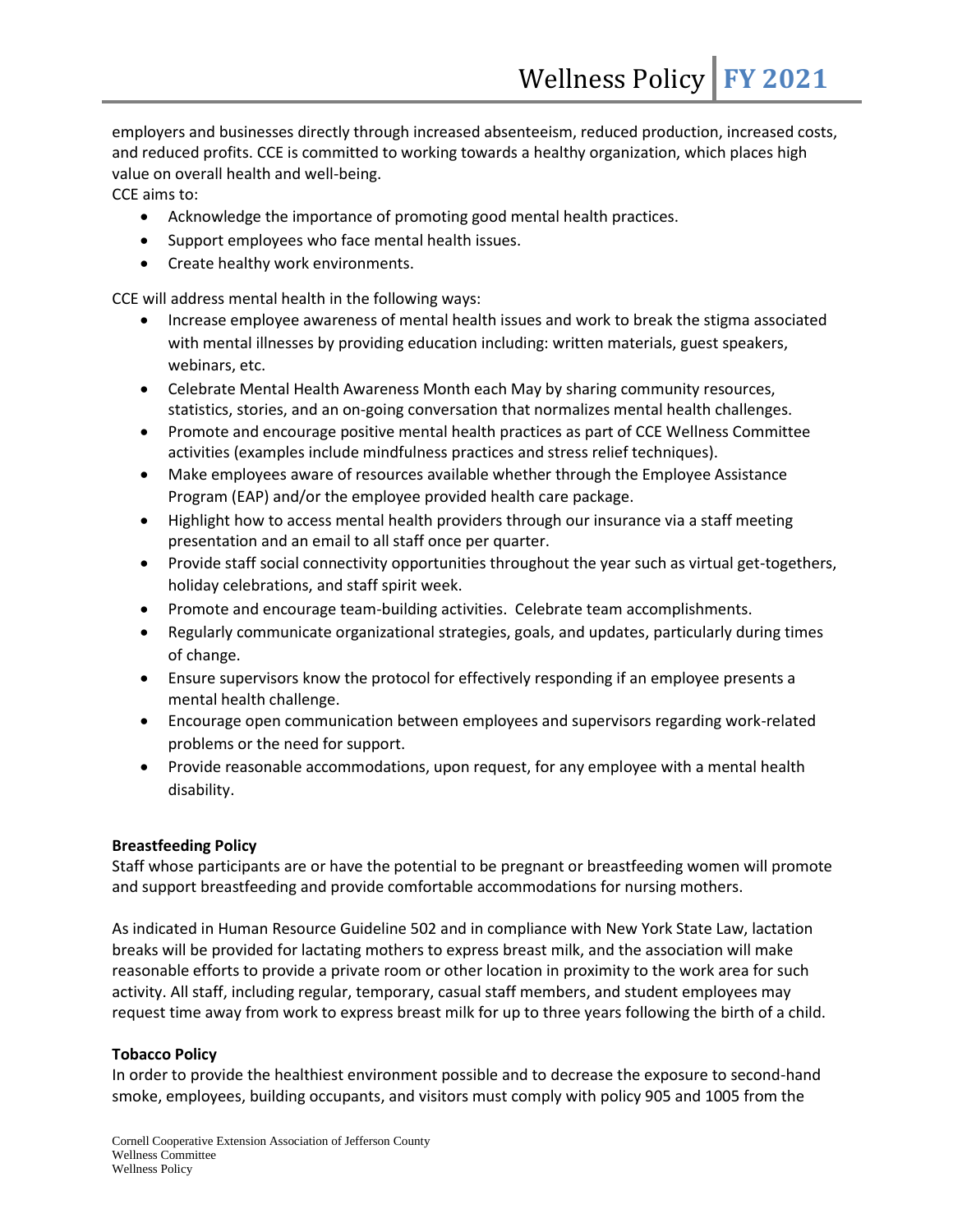Human Resource Guidelines. Smoking is prohibited in Association offices and facilities and in Association vehicles. In addition, smoking is discouraged within the property boundaries.

Opportunities to support smoking cessation will be provided to staff including but not limited to, community resources and online smoking cessation education and behavior change modules.

#### **Employee Sun Safety Policy**

CCE is committed to the health and safety of its employees and recognizes that encouraging sun safety behaviors helps create a safe workforce. For all outdoor labor occurring on sunny days-especially between 10 am and 4 pm-employees will be encouraged to carry and use sun-protective clothing, fullbrimmed hats, sunglasses, sunscreen, and SPF lip balm. All employees will receive annual sun safety education encouraging them to practice sun safety behaviors while on the job. The sun safety policy guidelines will be communicated and reinforced to staff through new employee orientation as part of the CCE Wellness Policy and through verbal reminders, signs, email notifications, and at meetings.

#### **4-H Youth and Community Programming Sun Safety Policy**

4-H is committed to the health and safety of its employees as well as the youth and families engaged in programming and recognizes that encouraging sun safety behaviors helps create a safe community. For all outdoor events occurring on sunny days-especially between 10 am and 4 pm-4-H will promote basic strategies for preventing skin cancer for employees and participants including: sun-protective clothing, full-brimmed hats, sunglasses, sunscreen, SPF lip balm, and seeking shade when practical. All employees will receive annual sun safety education encouraging them to practice sun safety behaviors while on the job and to promote these behaviors to participating families. Sun safety guidelines will be communicated and reinforced to participating families through verbal reminders, written communications (ex: permission forms, parent handbooks), and signage whenever possible.

#### **Preventative Screenings**

Staff are encouraged to be proactive in regard to health by establishing a primary care physician, seeing the doctor regularly, getting an annual physical and following recommended screening guidelines. Although appointments should be scheduled to be as least disruptive as possible, personal and sick leave benefits are available to eligible employees for doctors' visits.

#### **Cancer Screening Leave Policy**

The Association, in compliance with New York State Law as amended under the Civil Service Law Section 159-b, provides up to four (4) hours away from work of paid leave annually for all types of cancer screening. All employees (regular, temporary, casual, exempt and non- exempt) are eligible for cancer screening leave. Employees must receive prior approval from their supervisor to take cancer screening leave. The request for leave should be submitted to the supervisor in writing a minimum of two (2) weeks in advance whenever possible. The employee must be scheduled to work on the scheduled day of the screening in order to be eligible for the cancer screening paid leave. Absence beyond the four (4) hours must be charged to accrued time or unpaid time. The leave is not cumulative and expires at the close of the calendar year. The Association reserves the right to request medical verification from the screening facility and/or healthcare provider verifying that the screening took place. An employee whose employment with the Association is terminated for any reason, including retirement, will not receive cash payment for unused cancer screening leave. Cancer screening leave may not be taken after the last day worked.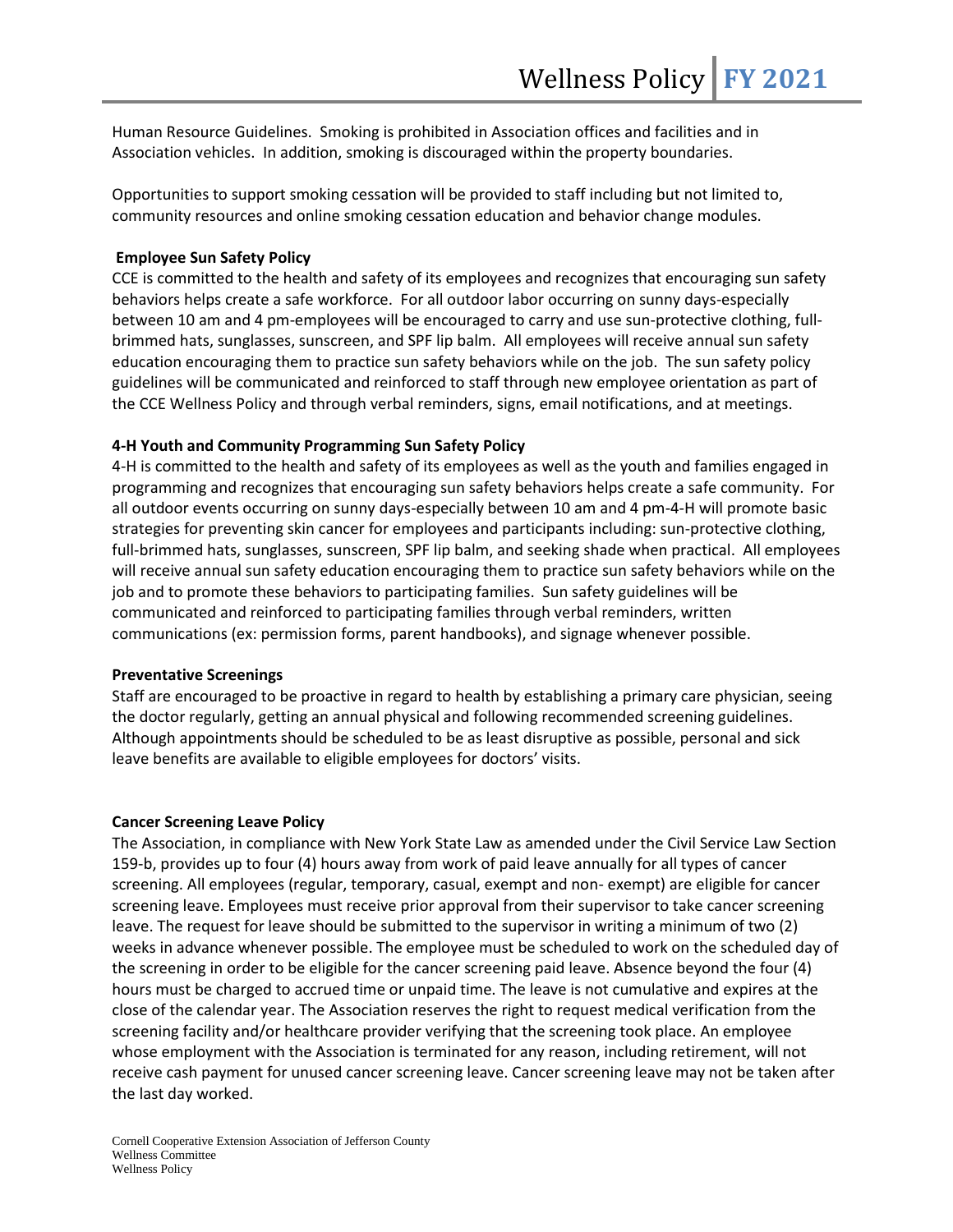#### **Wellness Resources**

Dietary Guidelines for Americans: <http://www.cnpp.usda.gov/dietaryguidelines.htm> Physical Activity Guidelines for Americans: <http://www.health.gov/paguidelines/> National Institutes of Health: <http://www.nih.gov/health/wellness/>